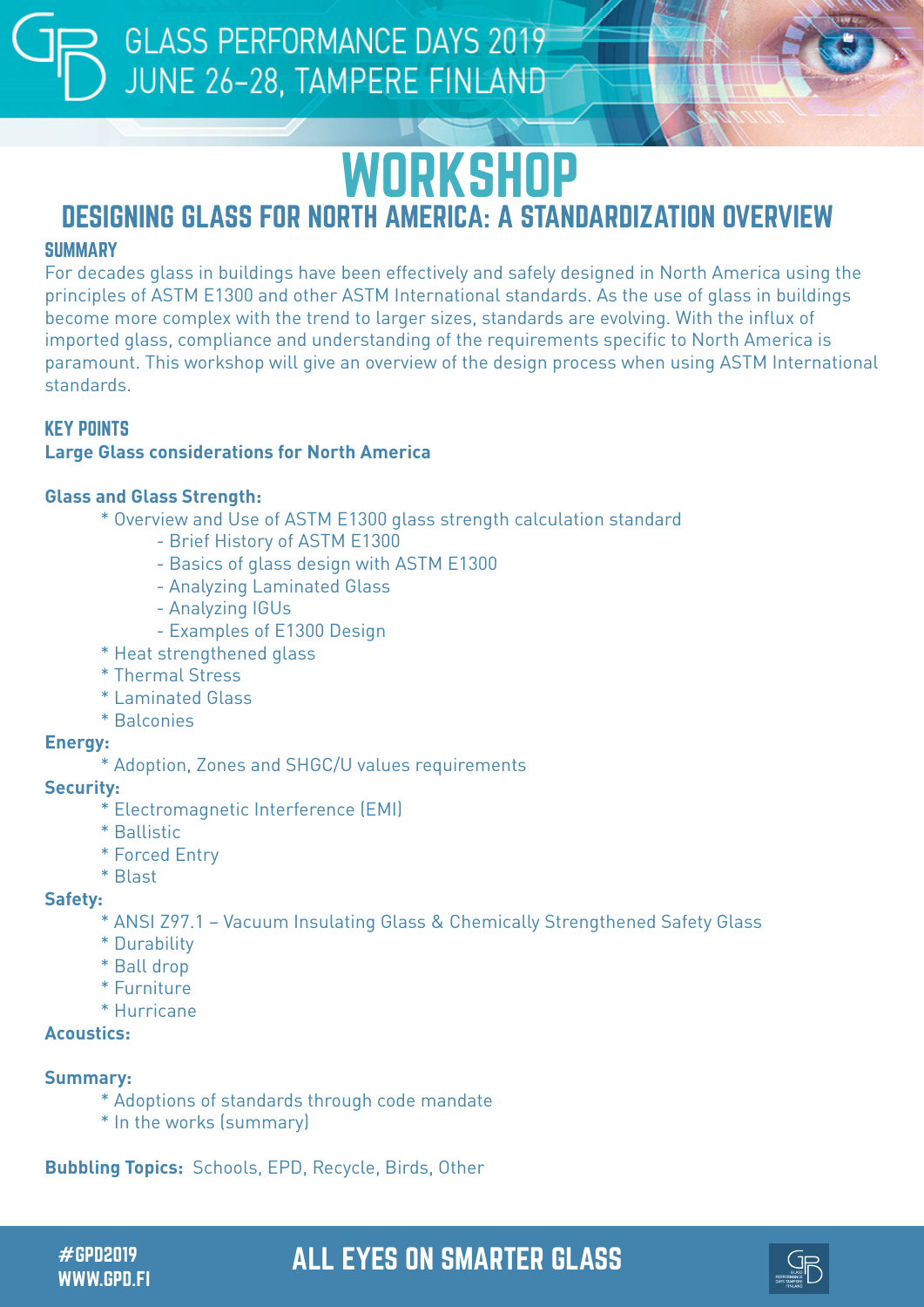# GLASS PERFORMANCE DAYS 2019<br>JUNE 26-28, TAMPERE FINLAND

## TIMETABLE 26TH OF JUNE

09.00 Introduction of the speakers and the participants 09:15 Large Glass Considerations 09:45 Glass and Glass Strength: 11:00 Break 11:15 Glass and Glass Strength Continued 11:45 Energy 11:55 Security 12:10 Safety 12:40 Acoustic 12:45 Summary 13.00 End

Duration: 4 hours

#GPD2019 ALL EYES ON SMARTER GLASS WWW.GPD.FI